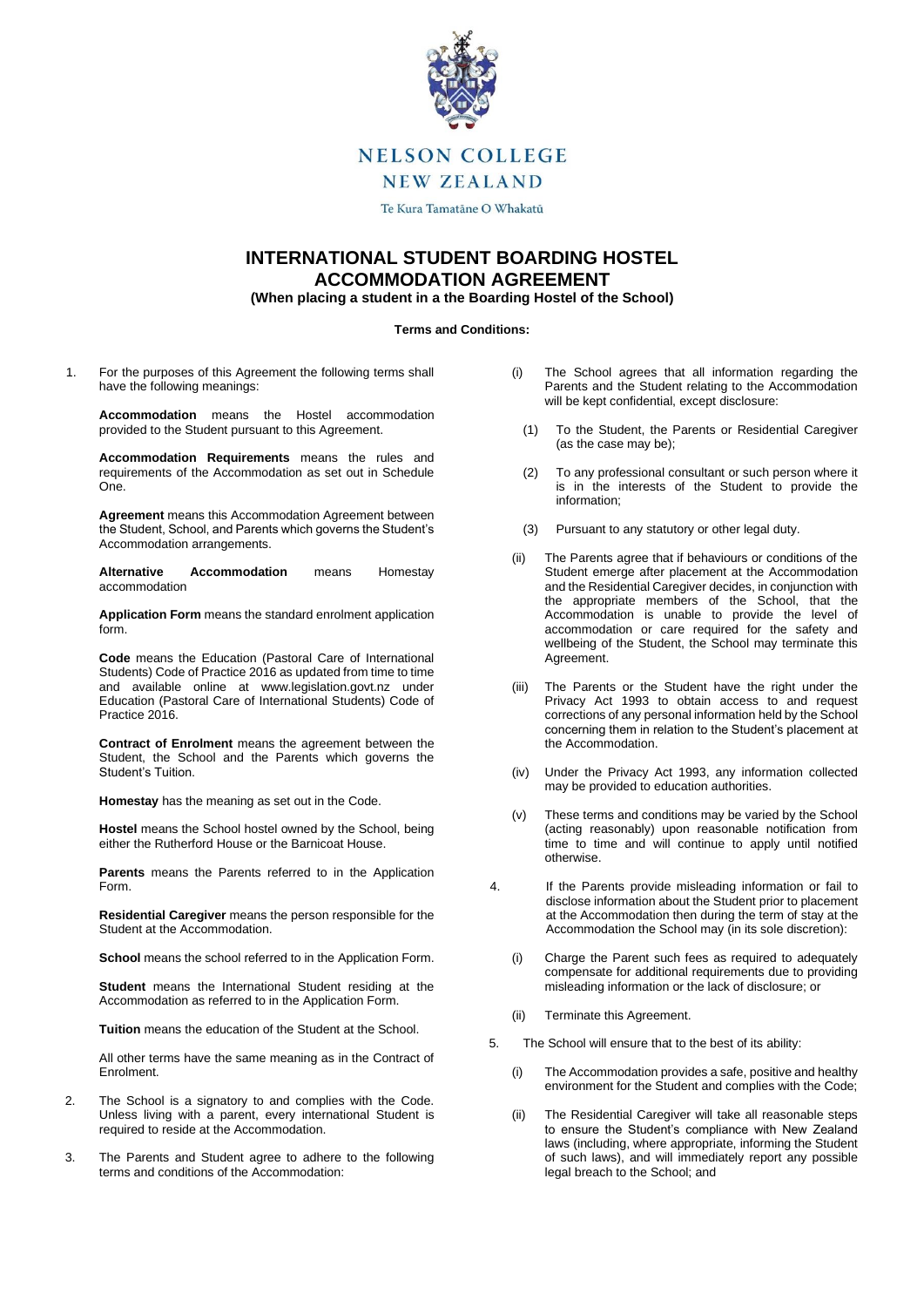- (iii) The Student only engages in lawful, responsible and positive recreational activities outside of School.
- 6. Unless otherwise agreed in writing by the parties, the Parents provide consent to the appropriate member of the School and Residential Caregiver for the Student to undertake leisure travel and overnight stays within New Zealand for a period of not more than seven days where the leisure travel or stay does not involve the Student participating in any adventure activities or extreme sports or result in the Student missing any scheduled school days.
- 7. The School will seek specific written consent from the Parents for leisure travel or overnight stays of more than seven days or if it results in the Student missing any scheduled school days.
- 8. A Student, of any age, shall seek specific written consent of the School to participates in any activities while in the care of a Residential Caregiver which are considered to be adventure activities or extreme sports. The School shall only give such Consent where approved by the Parents in terms of the Contract of Enrolment.
- 9. The School may take such measures as it considers appropriate (acting reasonably) to monitor compliance with the Code. This may include, without limitation, regular checkins with the Student.
- 10. Unless otherwise agreed in writing, the Student will be entitled to:
	- (i) commence their stay at the Accommodation1 day prior to the Period of Enrolment (as that term is defined in the Contract of Enrolment) commencing; and
	- (ii) conclude their stay at the Accommodation on the end date of the Period of Enrolment (as that term is defined in the Contract of Enrolment).

Should this Agreement be terminated prior to the expiry of the Period of Enrolment the Student will be required to vacate the Accommodation immediately. The School may, at its sole discretion, and without any obligation on it to do so, extend the time for the Student to vacate the Accommodation. Any such extension shall be given in writing and shall be without prejudice to the School's right to later insist that the Student immediately vacate the Accommodation.

#### **Expectations**

- 11. The Student will comply at all times with the Accommodation Requirements and the Parents shall work with the School to ensure such compliance.
- 12. In the event that the Student is removed from the Accommodation for any reason, the School will take all reasonable steps to source, over a reasonable period of time (as determined by the School in its absolute discretion), an appropriate alternative approved Homestay for the Student. If the Student is placed in a Homestay:
	- (i) the Parent, the Student and the Homestay Residential Caregiver must complete a School approved Homestay enrolment agreement provided by the School ("Homestay Agreement").
	- (ii) this Agreement will terminate and the Student will be governed by the Homestay Agreement.
- 13. The Student will treat the Accommodation with due care and respect and the Student is liable for costs associated with repairing any damage caused to the Accommodation by the Student. For avoidance of doubt, the School is not responsible for any damage caused to the Accommodation by the Student.

### **Fees**

14. The Parents must pay all accommodation fees to the School in accordance with the School's fee schedule as defined in the applicable Contract of Enrolment.

#### **Termination**

- 15. The School reserves the right to terminate this Agreement if the Student is in breach of the Accommodation Requirements.
- 16. If the Student is suspended, expelled or excluded from the School, the parties agree that this shall constitute a breach of the Accommodation Requirements and this Agreement may be terminated as a consequence.
- 17. Where this Agreement is terminated, fees may be refunded in accordance with School Policies.

#### **General**

- 18. This Agreement shall be construed and take effect in accordance with the non-exclusive laws of New Zealand. In relation to any legal action or proceedings arising out of or in connection with this Agreement, the Parents irrevocably:
	- (i) submit to the non-exclusive jurisdiction of the Courts of New Zealand; and
	- (ii) agree that proceedings may be brought before any Court including any forum constituted under the Arbitration Act 1908 within New Zealand, and waive any objection to proceedings in any such Court or forum on the grounds of venue or on the grounds that the proceedings have been brought in an inconvenient forum.
- 19. Notices given under this Agreement must be in writing and given to the addresses set out in the Application Form. Those sent by post will be deemed to have been received ten (10) days after posting. The Parties agree that email correspondence is a suitable means of communication and emails will be deemed to have been received when acknowledged by the party or by return email.
- 20. This Agreement contains the entire understanding of the parties and overrides any prior promises, representations, understandings or agreements.
- 21. The parties acknowledge that prior to signing this Agreement, they have had the opportunity to seek independent legal advice in respect of its content and effect.

#### **Disputes**

22. The parties agree that any dispute in relation to this Agreement will be resolved in accordance with the Code and the School Policies.

#### **Signing**

23. This Agreement may be executed in one or more counterparts, each of which when so executed and all of which together shall constitute one and the same Agreement. Delivery of executed counterparts may be delivered by email or facsimile transmission.